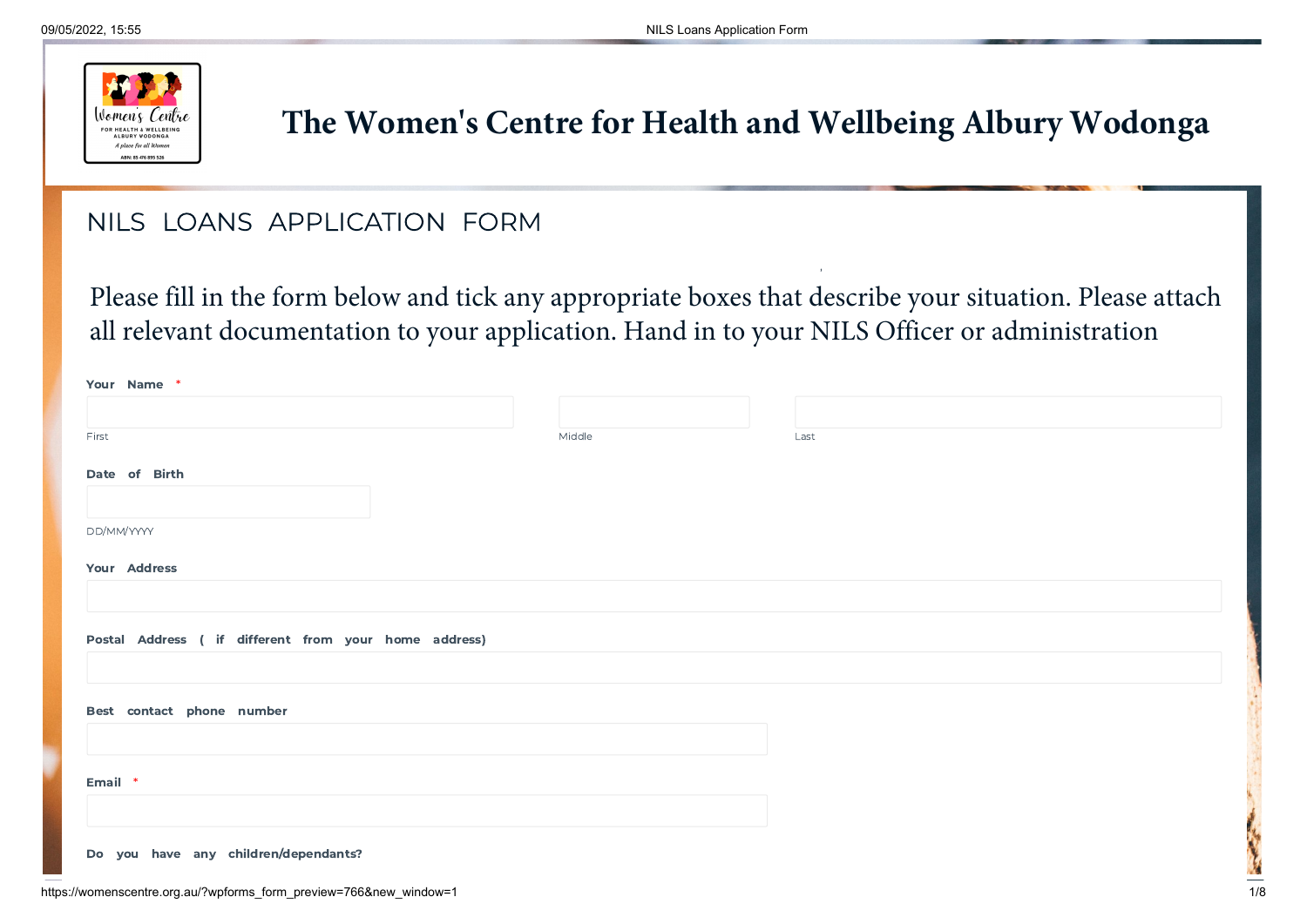| $\bigcirc$ Yes                                          |        |      |  |  |
|---------------------------------------------------------|--------|------|--|--|
| $O$ No                                                  |        |      |  |  |
|                                                         |        |      |  |  |
| How many children/dependants do you have?               |        |      |  |  |
|                                                         |        |      |  |  |
|                                                         |        |      |  |  |
| Name of Emergency Contact / Next of Kin *               |        |      |  |  |
|                                                         |        |      |  |  |
| First                                                   | Middle | Last |  |  |
|                                                         |        |      |  |  |
| Phone Number of Emergency Contact / Next of Kin         |        |      |  |  |
|                                                         |        |      |  |  |
|                                                         |        |      |  |  |
| Relationship to Emergency Contact / Next of Kin         |        |      |  |  |
|                                                         |        |      |  |  |
|                                                         |        |      |  |  |
| e.g. partner, mother                                    |        |      |  |  |
| Your Gender Identity                                    |        |      |  |  |
| O Female                                                |        |      |  |  |
| $O$ Male                                                |        |      |  |  |
| $\bigcirc$ Other                                        |        |      |  |  |
| Click on the title that best describes you              |        |      |  |  |
|                                                         |        |      |  |  |
| Your Accommodation                                      |        |      |  |  |
| O Boarding House                                        |        |      |  |  |
| O Crisis, Emergency or Transition accommodation         |        |      |  |  |
| O Independent Living Unit                               |        |      |  |  |
| O Indigenous Community                                  |        |      |  |  |
| O Institutional Setting                                 |        |      |  |  |
| O Private Residence client/family owned                 |        |      |  |  |
| O Private Rental - Real Estate                          |        |      |  |  |
| O Private / Public Rental                               |        |      |  |  |
| O Public Shelter                                        |        |      |  |  |
| O Supported Commission                                  |        |      |  |  |
| O Other                                                 |        |      |  |  |
| What kind of housing do you live in?                    |        |      |  |  |
| If you clicked on "Other" further information is needed |        |      |  |  |

**Charles Report**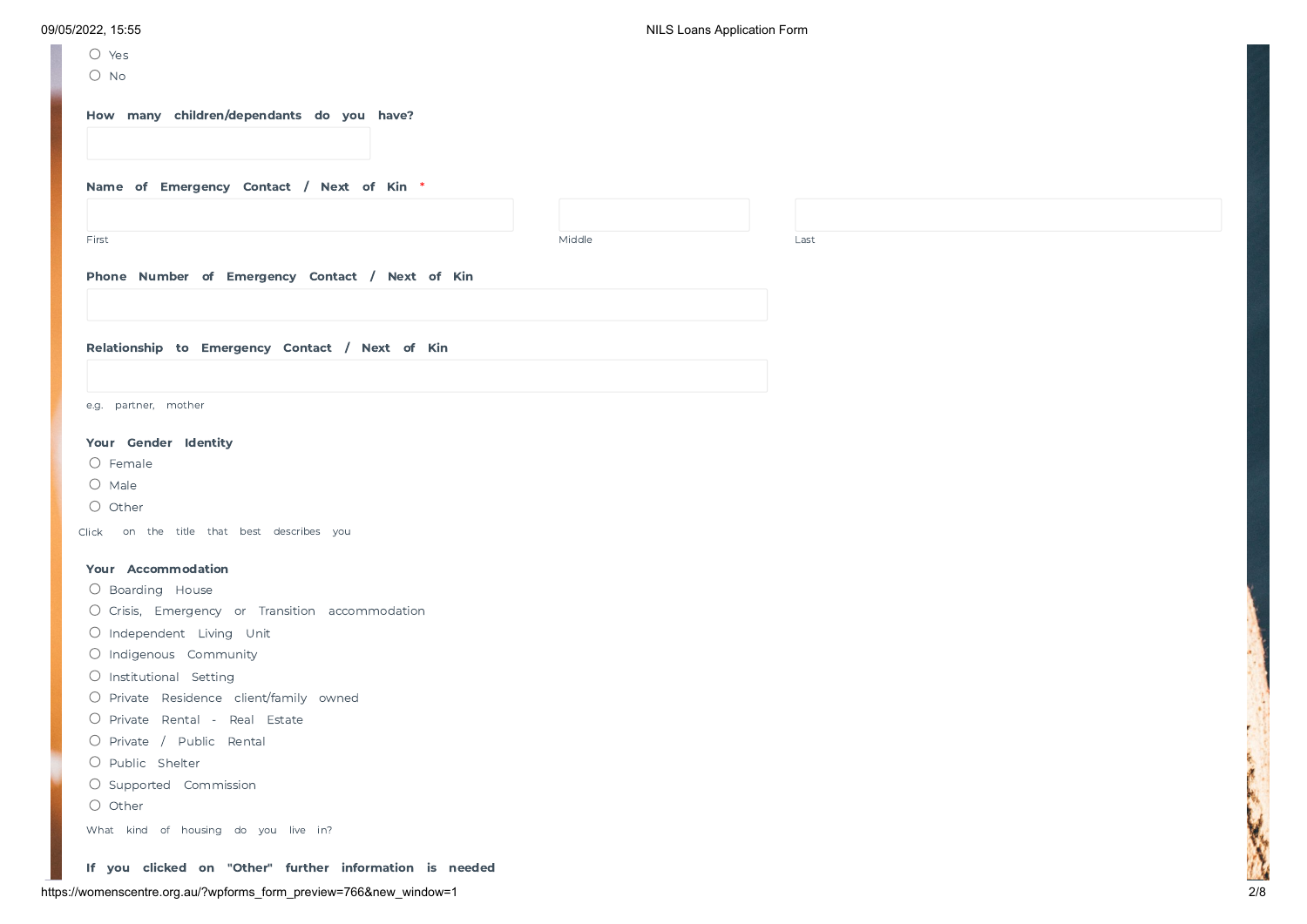### Your Living Arrangements - Who do you live with

- $O$  Single (Living Alone)
- $\bigcirc$  Sole Parents with dependant(s)
- $O$  Couple
- $O$  Couple with dependant(s)
- O Group (related adults)
- Group (unrelated adults)
- O Homeless / no household
- O Not Stated or Described

### Circumstances of Concern

- $O$  Physical Health
- Family Function
- O Mental, Health, Wellbeing, Self-Care
- O Managing Money
- O Personal / Family Safety
- Employment, Education & Training
- O Age Appropriate Development
- $O$  Material Wellbeing
- Community Participation and Network

### Aboriginal & Torres Strait Islander

- Aboriginal
- O Torres Strait Islander
- O Aboriginal & Torres Strait Islander

### **Disability**

- O Yes
- $O$  No
- O NDIS Participant

Income for Client 1

O Centrelink

h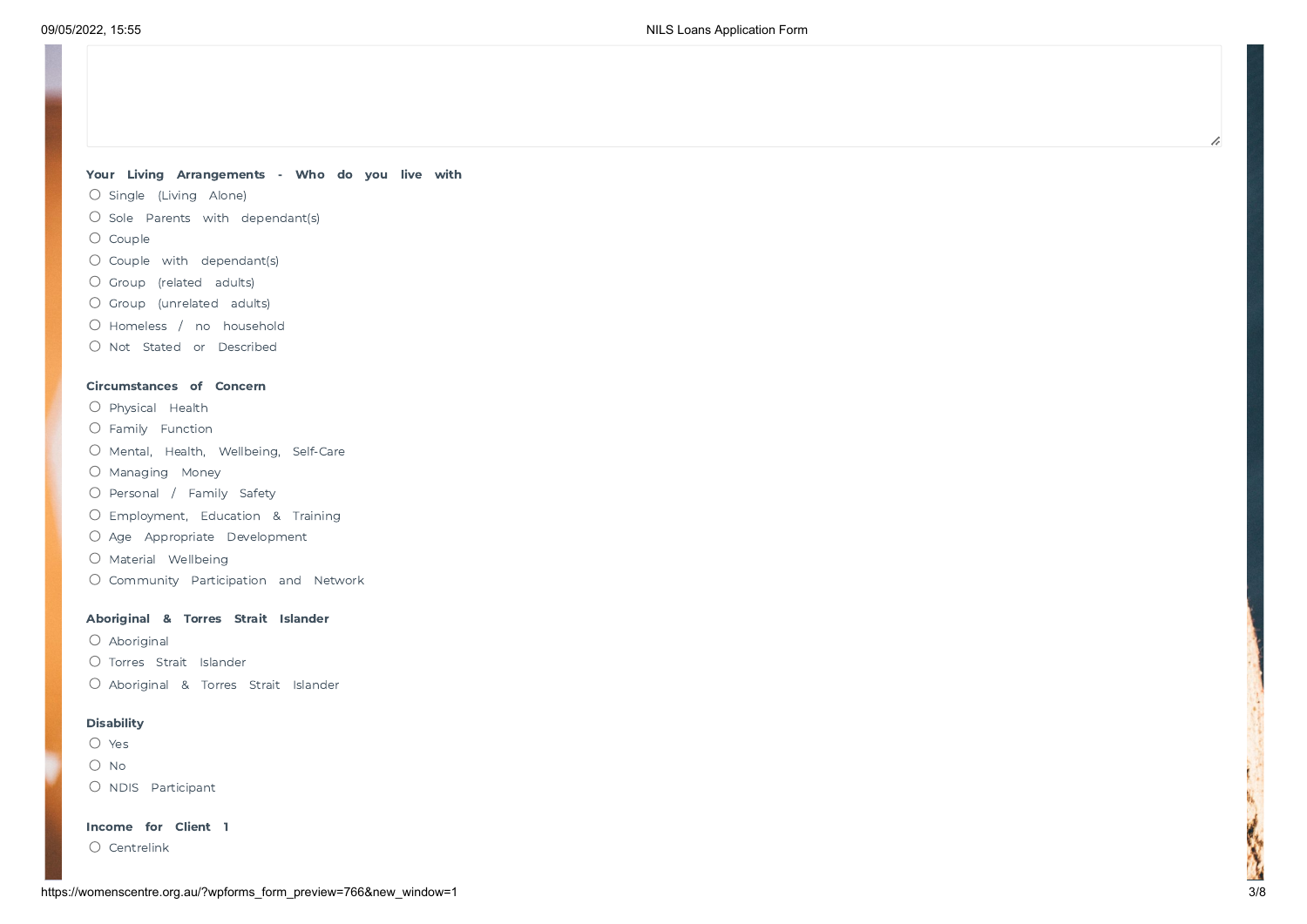- O Child Support
- Wages
- $O$  Other

### Total Income Client 1

\$

Income for Client 2 (If Relevant)

- O Centrelink
- O Child Support
- Wages
- O Other

## Total Income (Client 2)

\$

| Expenses - Accommodation  |                               |
|---------------------------|-------------------------------|
| O Rent / Board            | Rent Arrears<br>$\bigcirc$    |
| $\bigcirc$ Mortgage       | O House / Contents Insurance  |
| O Home Repairs            | O Council Rates / Strata Fees |
| $\circ$ Furniture Storage | $\bigcirc$ Doctor             |
| $\bigcirc$ Medication     | O Ambulance                   |
| $\bigcirc$ Vitamins       | $\circ$ Supplements           |
| $\bigcirc$ Dentist        | $\bigcirc$ Health Insurance   |
| $\bigcirc$ Optometrist    | O Alternative                 |
|                           |                               |

### Expenses - Food / Groceries

O Takeaway / Dining Out **Pet Food** Laundry / Cleaning

### Expenses - Personal

O Clothing / Shoes **Haircuts** O Haircuts **C** Haircuts Entertainment / Movies Childcare / After School O Papers / Books / Magazines smoking smoking smoking smoking smoking smoking smoking O Baby needs **Alcohol Structure (2002)** Section 2012 12:00:00 Alcohol Structure (2004) Alcohol Structure (30 Alcohol Structure (30 Alcohol Structure (30 Alcohol Structure (30 Alcohol Structure (30 Alcohol Structure (30 Alc O Casino / Pokies / Gambling Child Support Child Support Gym Membership

- Supermarket **Butchers / Grocers**  $\overline{O}$  Supermarket **Butchers** / Grocers **Butchers** / Grocers
	-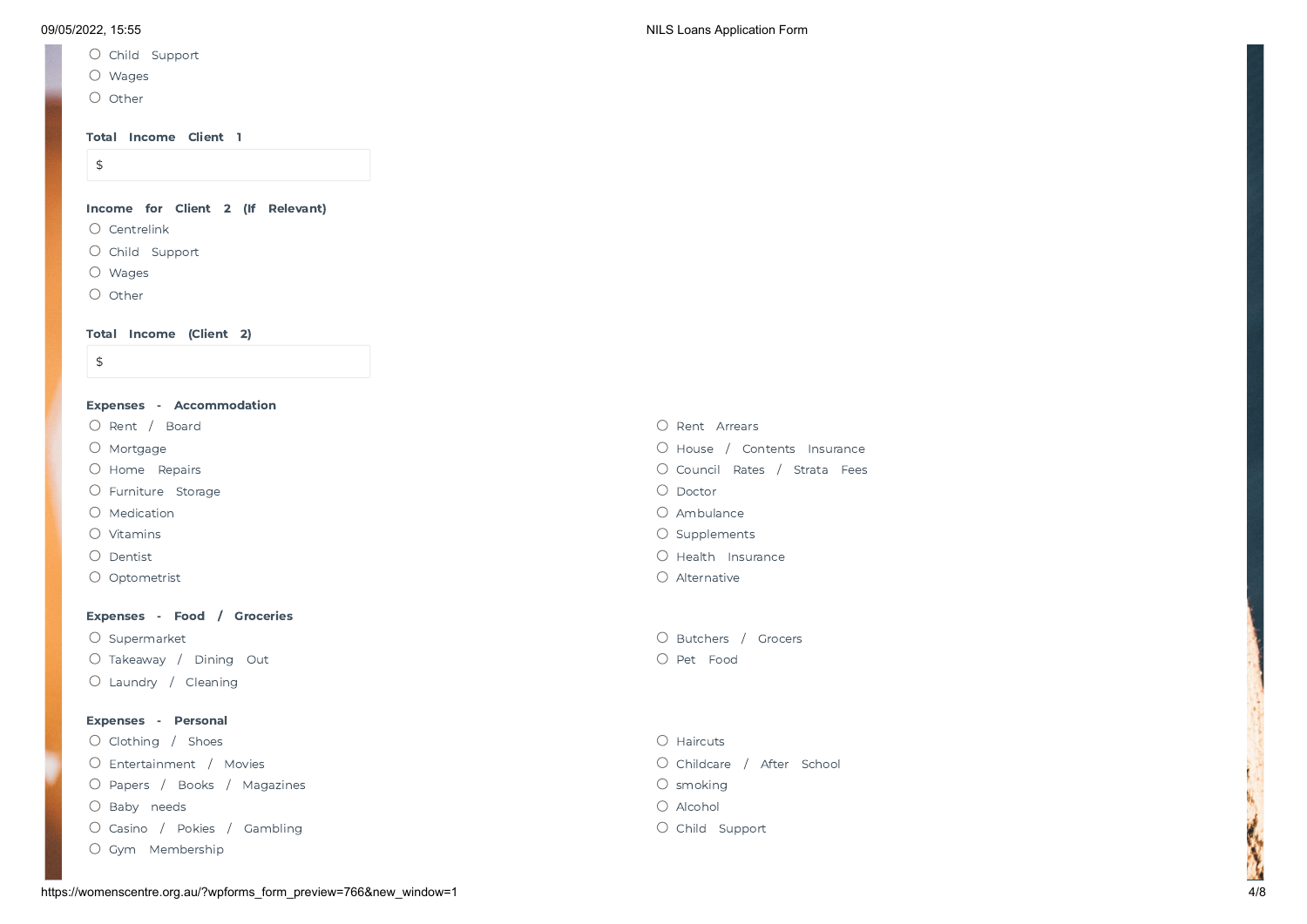## Expenses - Existing Loans Car Loan Centrelink Advance Credit Card Overraft O Bank Loan **Payday Loan Payday Loans** Payday Loans Payday Loans Payday Loans Payday Loans Payday Loans Payday Loans C Rent To Buy Store accounts / Layby Store accounts / Layby Store accounts / Layby O Family / Friends **After Pay / ZIP** / Open Pay O Other Expenses - Bills & Utilities C Gas Controlled to the Controller of the Controller of the Controller of the Controller of the Controller of the Controller of the Controller of the Controller of the Controller of the Controller of the Controller of the

Utility Arrears

### Expenses - Health

- 
- 
- 

### Expenses - Transport

O Public Transport C Public Transport C Public Transport C Petrol O Car Insurance / Greenslip

### Expenses - Education

O School Fees and the set of the set of the set of the set of the set of the set of the set of the set of the set of the set of the set of the set of the set of the set of the set of the set of the set of the set of the se O Bags / Stationary **Excursions / Camps** O Excursions / Camps O Sports / Club Membership

### Expenses - Debts / Fines

- 
- O Other

### LOAN DETAILS - Loan Purpose

 $\Box$  Household Appliances  $\Box$  Education

https://womenscentre.org.au/?wpforms\_form\_preview=766&new\_window=1 5/8  $\Box$  Health Items  $\Box$  Technology

### 09/05/2022, 15:55 NILS Loans Application Form

- 
- O Water Contract of the United States of the United States of the United States of the United States of the United States of the United States of the United States of the United States of the United States of the United St O Mobile **Contract Contract Contract Contract Contract Contract Contract Contract Contract Contract Contract Contract Contract Contract Contract Contract Contract Contract Contract Contract Contract Contract Contract Contr**
- $O$  Medication O Ambulance **Victor** Communication Communication Communication Communication Communication Communication Communication Communication Communication Communication Communication Communication Communication Communication Commu O Dentist **Contract According Contract Contract Contract Contract Contract Contract Contract Contract Contract Contract Contract Contract Contract Contract Contract Contract Contract Contract Contract Contract Contract Con** O Optometrist C Alternative therapies

C Car Registration Car Registration Car Repairs / Services

Traffic Fines Centrelink Debt Taxation Debt Court Fines

 $\Box$  Economic Participation  $\Box$  Household Furniture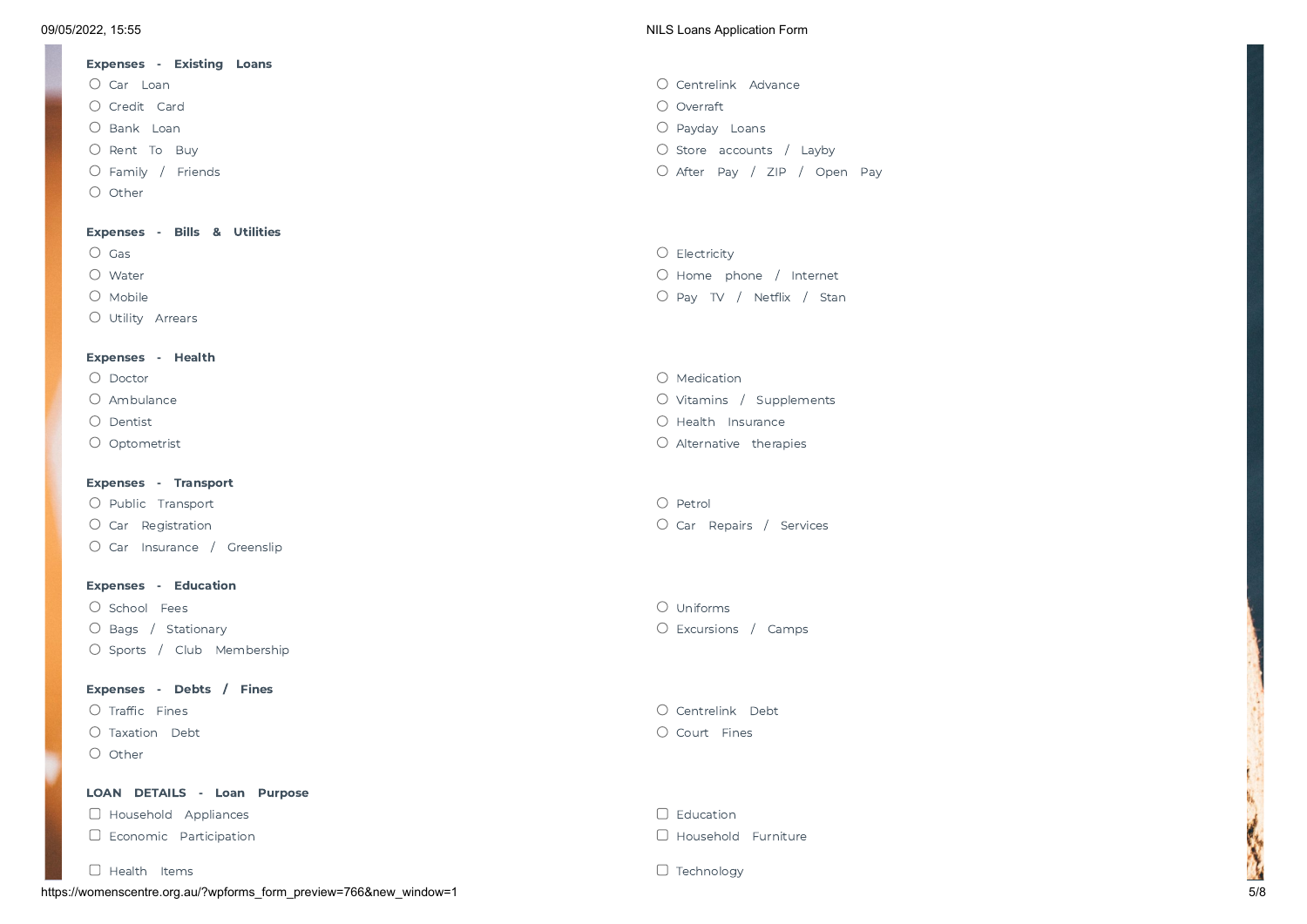| 09/05/2022. 15:55 |  |  |  |  |
|-------------------|--|--|--|--|
|-------------------|--|--|--|--|

| Outdoor | Equipment |
|---------|-----------|
|         |           |

O Car Related Items **O Caracter Care Contracted** Other

NILS Loans Application Form

|  | Outdoor Equipment | $\Box$ Household Repairs |  |
|--|-------------------|--------------------------|--|
|--|-------------------|--------------------------|--|

### Todays Date DD/MM/YYYY

| Please tick to indicate you have read the attached Clients Rights and Customer Responsibilities Information on our NILS page<br>$\bigcirc$ Yes     |        |      |
|----------------------------------------------------------------------------------------------------------------------------------------------------|--------|------|
|                                                                                                                                                    |        |      |
| $\circ$ No                                                                                                                                         |        |      |
| If you tick no, please go back and read the Clients Rights and Customer Responsibilities information then come back to tick Yes.                   |        |      |
| I agree (please tick each relevant box)                                                                                                            |        |      |
| $\Box$ that I have applied for a NILS Loan via the Women's Centre for Health and Wellbeing Albury Wodonga                                          |        |      |
| $\Box$ that by signing this agreement all the information supplied is true and correct to the best of my knowledge                                 |        |      |
| $\Box$ I agree if the loan is approved that I will repay the nominated amount until the loan is fully repaid                                       |        |      |
| $\Box$ I agree that I will contact the Women's Centre for Health and Wellbeing Albury Wodonga if my contact details change whilst repaying my Ioan |        |      |
| $\Box$ I agree that I will contact the Women's Centre for Health and Wellbeing Albury Wodonga if I have difficulty with repayments                 |        |      |
| $\Box$ I agree that the Women's Centre Albury Wodonga can contact me about my Loan                                                                 |        |      |
| $\Box$ I understand that when I repay my loan, other people in the community will be able to have a NILS Loan                                      |        |      |
|                                                                                                                                                    |        |      |
| I (add your name) agree to the conditions listed above for this loan application (Client 1) *                                                      |        |      |
|                                                                                                                                                    |        |      |
| First                                                                                                                                              | Middle | Last |
|                                                                                                                                                    |        |      |
| I (add your name) agree to the conditions listed above for this loan application (Client 2 - if relevant) *                                        |        |      |
|                                                                                                                                                    |        |      |
| First                                                                                                                                              | Middle | Last |
|                                                                                                                                                    |        |      |
| Income Supporting Documents to submit with this application                                                                                        |        |      |
| $\Box$ Centrelink statement                                                                                                                        |        |      |
| $\Box$ Payslips                                                                                                                                    |        |      |
| $\Box$ ATO assessment notice                                                                                                                       |        |      |
| $\Box$ Bank Statements                                                                                                                             |        |      |

Click on the documents that you will be supplying for this application

### Proof of Expenses Documents to submit with this application

**D** Bank Statements

 $\Box$  Statement of Rental Payments or Mortgage Statement